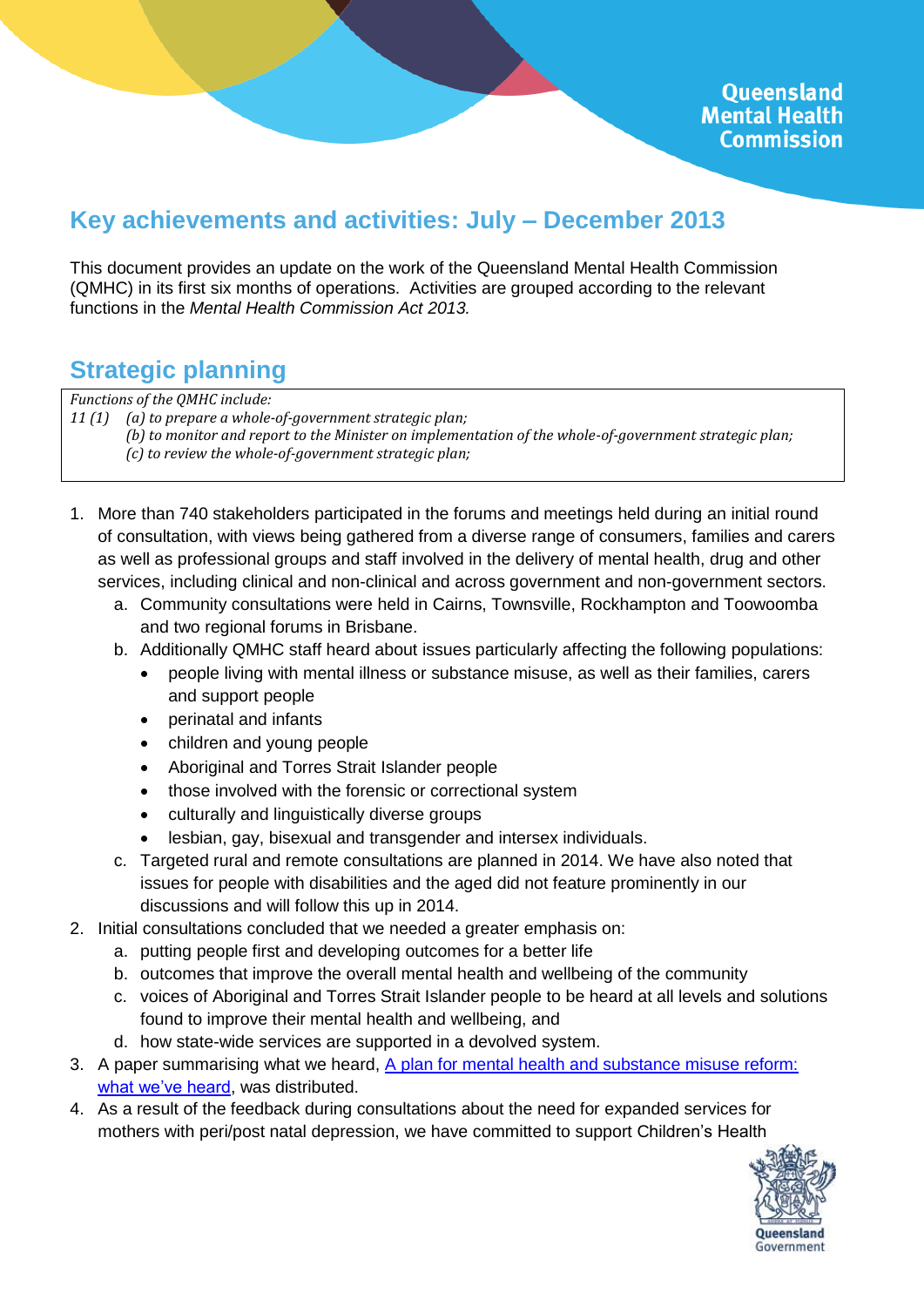Queensland Hospital and Health Services to develop a costed options paper for consideration by the Commission and Queensland Health. Work will commence in January 2014.

- 5. The next stage is a draft Directions Paper for consideration by members of the Queensland Mental Health and Drug Advisory Council, for discussion/feedback/endorsement at their first meeting, anticipated in February 2014. This will provide the overall structure of a paper from which the strategic plan will be developed and presented to the Minister.
- 6. Monitoring, reporting and review of the strategic plan will be priorities in subsequent years.

# **Review, research and report**

*Functions of the QMHC include:*

*11 (1)* (d) to review, evaluate, report and advise on—

(i) the mental health and substance misuse system; and

(ii) other issues affecting relevant persons; and

(iii) issues affecting community mental health and substance misuse

(f) to undertake and commission research in relation to mental health and substance misuse issues;

## **Ordinary Reports**

- 1. Following a submission by us to the Transport, Housing and Local Government Parliamentary Committee as part of amendments to the Residential Tenancies and Rooming Accommodation and Other Legislation Amendment Bill 2013, a recommendation was made that further consideration be given to models for better support for vulnerable people in social housing, especially in relation to anti-social behaviour.
- 2. Subsequently the Commissioner has agreed to prepare an Ordinary Report based on a review of critical client cases highlighting systemic issues in Social Housing as recommended by an Interagency Group for Housing which reports to the Social Services Cabinet Committee. It is anticipated that an external consultant will commence in February 2014.
- 3. As part of this process, a flow chart of the structures and processes to be considered when undertaking an Ordinary Report consistent with Section 29 the *Queensland Mental Health Commission Act 2013* was prepared.

## **Legislative environment**

- 1. We are taking an active interest in Queensland Health's review of the *Mental Health Act 2000* to identify improvements to the Act. A preliminary submission was provided in July 2013.
- 2. To further enhance the Commission's understanding and to empower consumers, families, carers and other interested people to contribute to the debate, we have engaged an independent medico-legal expert to provide advice on our response and lead two information sessions in February 2014. One will target with consumers; carers; families and non-government sector and the second will be open to people working with the legislation, both medical and legal. Information will be available shortly.
- 3. Separately QPILCH has been engaged to provide an overview of other legislative instruments in Queensland that have an impact on people living with mental illness or substance misuse, and their carers and families.

#### **Research and advice**

1. In response to the recent announcement that acute mental health wards would be locked in 16 mental health facilities, the Commissioner issued [a statement](http://www.qmhc.qld.gov.au/securing-inpatient-facilities/) expressing concern about the potential impact on the rights of patients and the way in which people with mental illness were portrayed in the press. The Chair of the Advisory Council has indicated that he wishes to raise this at the first meeting of the Council. For further information see: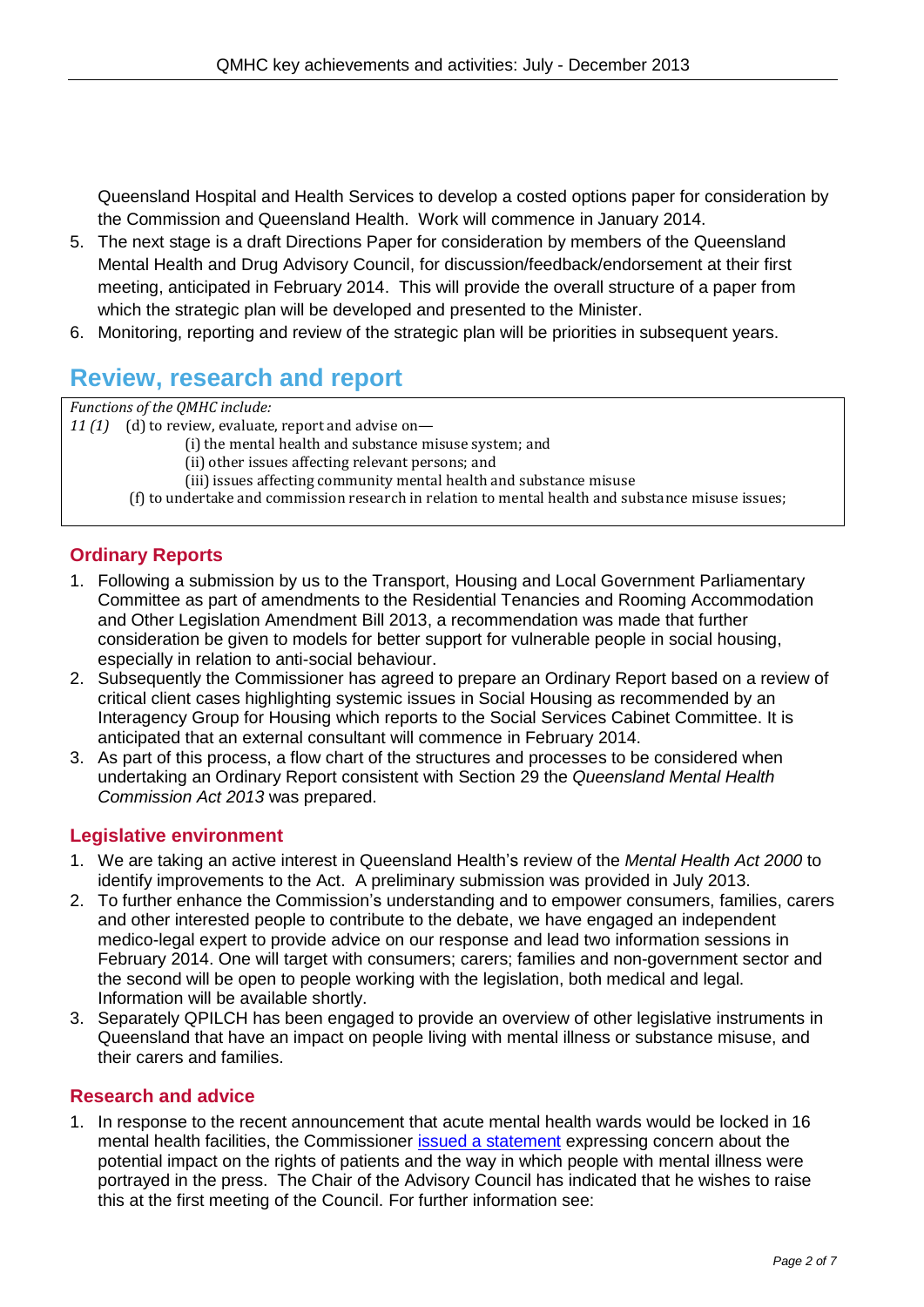- 2. Department of Health Non-government Request for Offer (RFO) Process
	- a. QMHC has been in consultation with government and non-government organisations in relation to the RFO process and recommendations provided to the Director-General, Department of Health.

#### **Evaluation program**

- 1. EdLinQ is an on-going program undertaken jointly with schools to address the early detection and intervention of mental disorders in children and young people. We are commissioning an external evaluation of the EdLinQ program with the aim of developing, delivering and reporting on a methodology and process that:
	- a. reviews available evidence and practice relating to health-education collaborations for the early detection and intervention of mental disorders in children and young people
	- b. measures the effectiveness of the Queensland Ed-LinQ Initiative against program aims and objectives, as well as benchmarks of effective models and practice
	- c. provides advice and suggestions to the Commission regarding current and future directions for the Ed-LinQ initiative and related strategic policy and program initiatives.
- 2. The findings and proposals from this evaluation will be used to inform current and future policy directions and program initiatives within Queensland. In addition, the findings will strengthen the evidence base regarding effective models and strategies for early intervention with child and youth mental health problems. Expressions of interest to undertake this evaluation will be invited mid January 2014.

#### **Projects lead by other agencies**

- 1. We contribute to a range of relevant projects lead by other agencies. Of particular note are the:
	- a. Public Advocate Advisory Group established by the Queensland Public Advocate
	- b. National Seclusion and Restraint Working Group. To support its work on this project, a local reference group of clinical experts will meet in January 2014.

# **Promote**

Functions of the QMHC include:

11 (1) (e) to promote and facilitate the sharing of knowledge and ideas about mental health and substance misuse issues;

(g) to support and promote strategies that—

(i) prevent mental illness and substance misuse; and

(ii) facilitate early intervention for mental illness and substance abuse;

(h) to support and promote the general health and wellbeing of people with a mental illness and people who misuse substances, and their families, carers and support persons;

(i) to support and promote social inclusion and recovery of people with a mental illness or who misuse substances;

(j) to promote community awareness and understanding about mental health and substance misuse issues, including for the purpose of reducing stigma and discrimination;

## **ATSI leadership and wellbeing**

1. In relation to Aboriginal and Torres Strait Islander (A&TSI) mental health and substance misuse, the Commission is leading Queensland's involvement in the national agenda to achieve greater strategic planning and coordination. It is anticipated that the Advisory Council will make a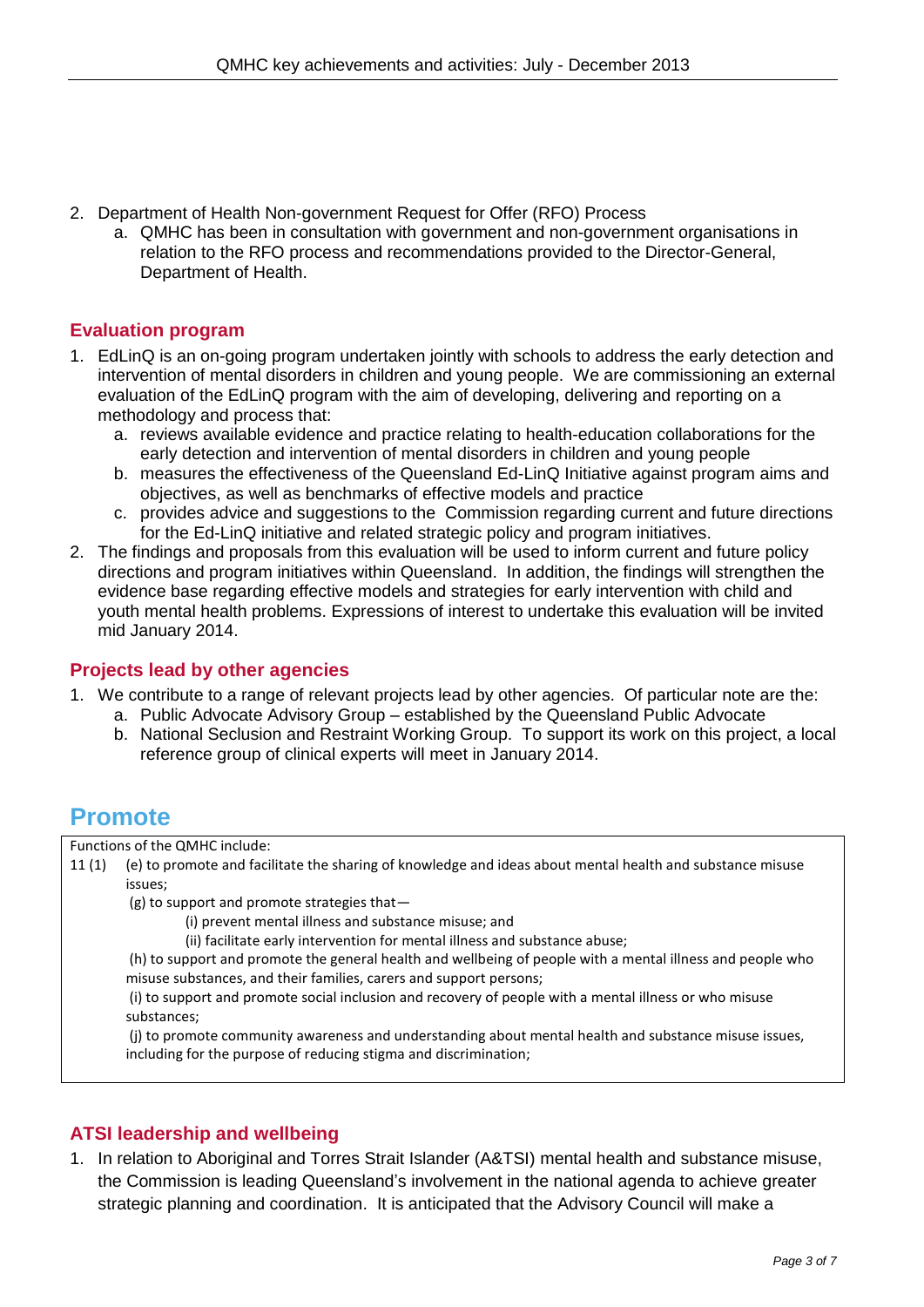significant contribution in this area and we are recruiting a temporary Senior Project Officer (A&TSI portfolio) for six months to assist with the A&TSI portfolio. The following specific activities relate to the national agenda:

- a. membership of the National Aboriginal and Torres Strait Islander Mental Health National Leaders Group which has been initially made up of current Aboriginal representatives from the various Mental Health Commissions throughout Australia.
- b. funding Ngoonbi Co-operative Society Ltd to support initiatives in the Kuranda and Cherbourg communities to promote social and emotional wellbeing, and reduce community distress and suicide across these two Aboriginal communities. This builds on a previous national project.

## **Prevention and promotion**

- 1. Strategic planning and coordination of the Queensland Government's suicide prevention agenda is a key priority. As part of the consultation and scoping to inform the whole-of-government strategic plan, we have identified directions and priorities relevant for a renewed cross-sectoral approach for suicide prevention.
- 2. We have continued to provide oversight of suicide prevention efforts in four key areas:
	- a. ensuring a responsive health system
	- b. enhancing cross sectoral capacity for suicide prevention
	- c. strengthening the foundations
	- d. state-wide coordination.
- 3. Major activities include:
	- a. funding seven Health and Hospital Services at a total cost of \$997,500 per annum to provide dedicated clinical positions within Queensland Health Mental Health Acute Care Teams to improve the detection, assessment and appropriate management of people at risk of suicide.
	- b. funding of \$150,000 per annum to support the Queensland Ed-LinQ Cross sectoral Workforce Development Project. This is a key element of the Queensland Ed-LinQ Initiative aimed at supporting child and youth mental health services, the education and primary health care sectors to work collaboratively to enhance the early identification and treatment of mental disorders and suicide risk affecting school-aged children and young people.
	- c. funding of \$250,000 per annum to the Australian Institute of Suicide Research and Prevention (AISRAP) to maintain and report on the Queensland Suicide Register, a comprehensive database of suicide mortality data across the state.
	- d. funding AISRAP \$30,000 to undertake research into the risk factors and predictors of farmer suicide in Queensland and New South Wales.
	- e. convening the Queensland Advisory Group on Suicide to improve the early detection and communication of systemic trends and hotspots identified in Queensland suicide mortality data.
- 4. Efforts to foster effective mental health promotion and prevention activities continue. Key activities include:
	- a. funding of \$604,500 per annum to *beyondblue: the national depression initiative* to provide a range of community awareness, education and stigma reduction activities*.*
	- b. collaborating with United Kingdom based Maudsley International to disseminate information of innovative mental wellbeing policy and program development with relevance to mental health in the workplace and other population mental health priority areas. Workshops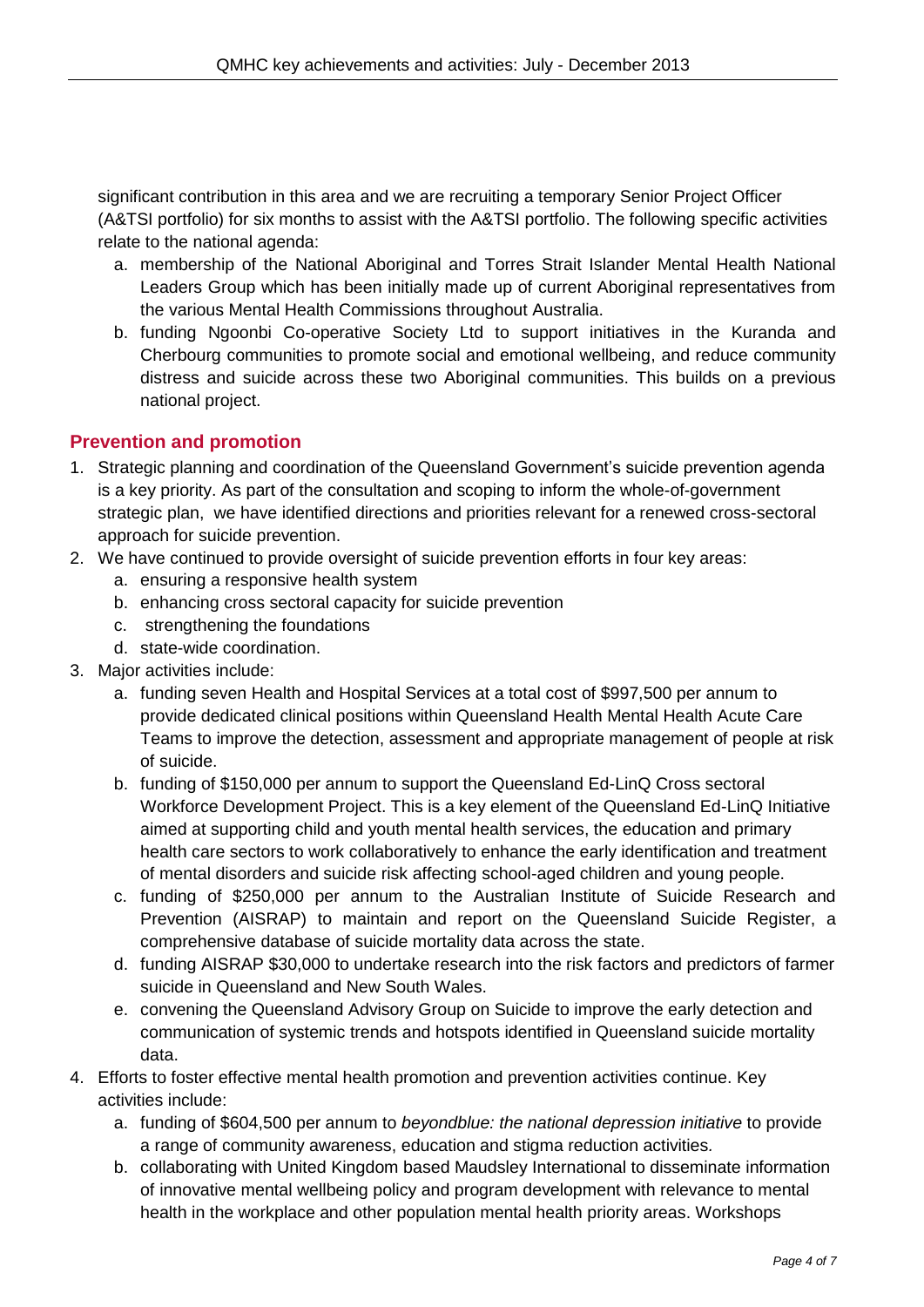delivered by Mr Tony Coggins, Head of Mental Health Promotion at the South London and Maudsley National Health Service, are planned for February 2014 to coincide with the initiative of the NSW MHC to bring experts to Australia.

#### **Supporting other agencies**

- 1. We provided ongoing support to MATES in Construction, a community development organisation aimed at reducing suicide and improving mental health and wellbeing within the Australian Construction industry.
- 2. Suicide Prevention Australia will be supported to trial a toolkit in two Queensland communities. This initiative was developed in New South Wales with the intention to trial its effectiveness to other states and territories.

# **Governance**

## **Mental Health and Drug Advisory Council (s37, 48-51)**

- 1. Professor Harvey Whiteford was appointed as Advisory Council Chairperson
- 2. A total of 144 applications were received for Advisory Council membership. The recruitment process included
	- a. a specialised talent search
	- b. independent assessment and rating of all submitted selection criteria
	- c. inviting external validators (substance misuse, carer and consumer, and A&TSI) to review identified applications and provide comment.
- 3. Final appointments are awaiting consideration by Cabinet.

## **Consumers, families and carers**

- 1. Enhancing the role of consumers, families and carers across all levels of the IAP2 Spectrum of Public Participation is a key commitment.
- 2. We provided funding of \$25,000 to the National Mental Health Consumer and Carers Forum and there are two state representatives who attend and participate in the national arena. Work is being undertaken in partnership with key consumer and carer organisations to recruit a new state carer representative.
- 3. Areas for development for the engagement and participation of consumers, carers, families and support persons are being identified. To date we have:
	- a. reviewed and implemented the Paid Participation Policy for consumers, families, carers and support persons
	- b. proactively forged new relationships with key consumer and carer organisations including Queensland Alliance, Queensland Voice, QNADA, Arafmi, Carers Queensland and Health Consumers Queensland
	- c. established a database of consumers and carers across Queensland
	- d. commenced recruiting for a a short term Senior Project Officer who will progress the following activities:
		- profile consumers, families, carers and support person's diverse range of lived experiences in alignment with our broader communication and engagement plan.
		- support the Advisory Council to develop a more strategic agenda on consumer, families and carers engagement.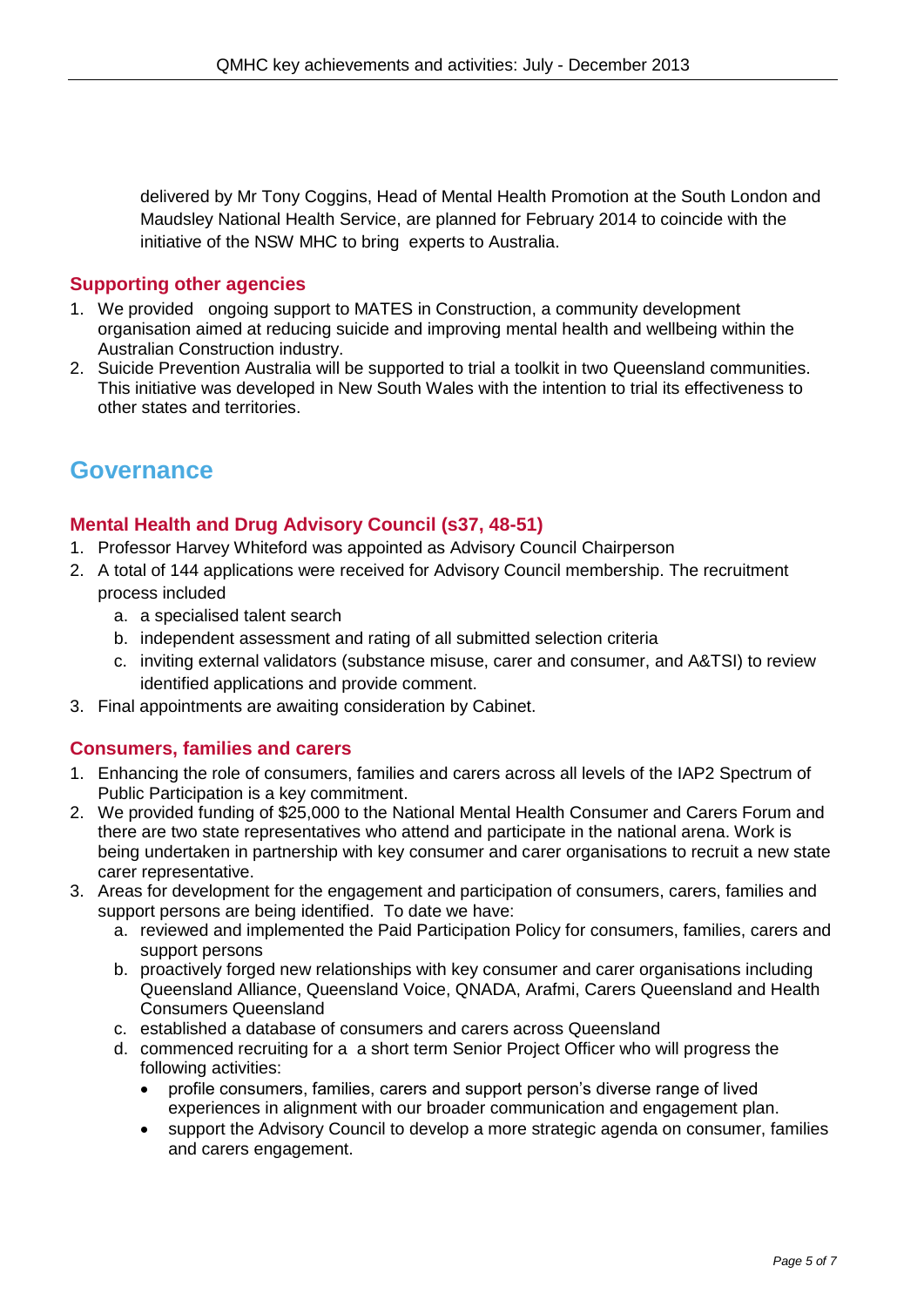# **Agency Strategic Management (s8-10, 14-24, 48-51)**

- 1. Corporate governance
	- a. An Executive Management Team (EMT) has been established and meets monthly. It also operates as the Audit and Risk Management Committee for the agency. The EMT has developed the following operational policies:
		- Financial Management Practices Manual (final)
		- Corporate Credit Card Guidelines (final)
		- Procurement Guidelines (final)
		- Financial Delegation Guidelines (final)
		- Corporate Governance Charter (final)
		- Human Resource Delegation Guidelines (draft)
		- Public Interest Disclosure Guidelines (draft)
		- Grievance Guidelines (draft)
		- Fraud and Corruption Guidelines (draft)
		- Code of Conduct (draft)
		- Working Hour Policy Guidelines (draft)
		- Grants Management Guidelines Low value support or partnership requests (draft)
	- b. The Commissioner meets regularly with the Minister and his advisers. Correspondence and other communications are managed through Queensland Department of Health infrastructure and support services
- 2. Organisational design
	- a. KPMG has been engaged to undertake organisational design of the QMHC with work due to be completed March 2014.
- 3. Budget
	- a. We commenced operations with a \$2 million operational budget and \$5.175 million budget for promotion, prevention and early intervention, suicide prevention and Aboriginal and Torres Strait Islander mental health and substance misuse. It is funded through a grant from the Department of Health.
	- b. Negotiations are underway to carry over any underspend to 2014-15. This underspend has arisen because funding for any new recurrent initiatives has been postponed until the strategic directions have been considered by the Advisory Council and included in the strategic plan.
- 4. Human resource management
	- a. The Commission employs 10 FTEs with most staff transferred from Queensland Health. Pending finalisation of a new structure, a number of additional officers have been engaged on a contractual basis including: communications and media, non-government expertise, additional policy and legislative capacity, and additional clerical support. From January 2014, a consultant psychiatrist will commence two days per week and discussions are underway to access strategic policy capacity from the drug and alcohol field. It is anticipated that at least three additional staff members will be required to support the Commission's work.
	- b. Recruitment of an executive director position vacant since August 2013 is now underway.